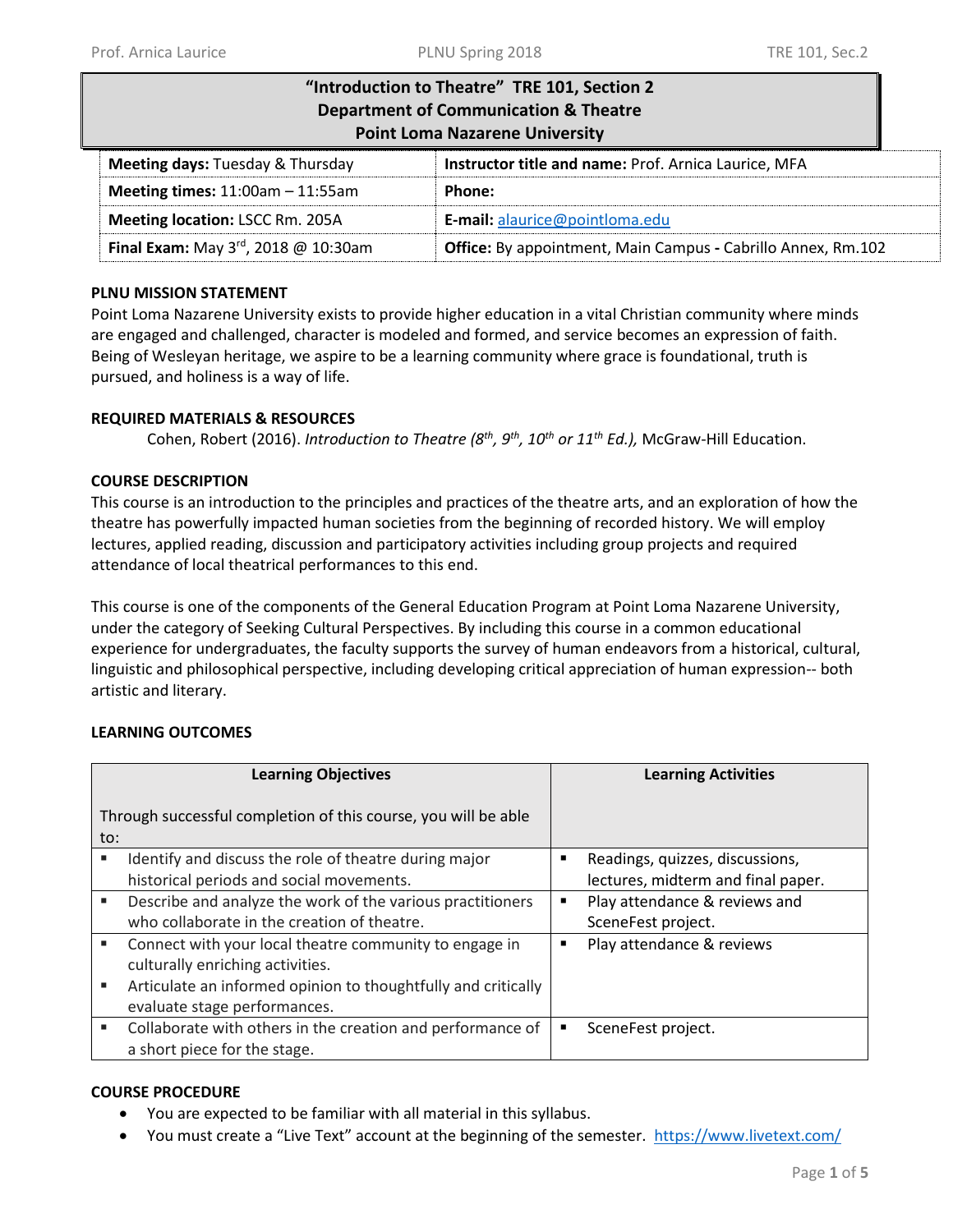- Written assignments may be submitted in person, uploaded to Canvas or by email by the due date stated in the assignment. Class Preparation assignments (such as quizzes, discussions on Canvas or questions on the readings) will not be accepted for credit if submitted late. Other assignments may be considered for partial credit, unless otherwise stated*,* at the professors discretion, based on the following: assignments submitted within 24 hours of the assignment due date will be eligible for up to 90%, assignments submitted 24-48 hours after due will be eligible for up to 85%, assignments submitted 48-72 hours late will be eligible for up to 75%, assignments more than 72 hours late may be submitted for review and feedback from instructor.
- A group project (SceneFest) is a significant part of your grade for this course. You are not being evaluated on your talent, but your willingness to participate and contribute. Some class time will be given to assist you with this, but plan to make yourself available outside of class as well. Be respectful of your group member's time and be sure to pull your weight. You will be evaluated by your group on your attendance and contributions to the project.
- Final papers must be typed. Work should be proofread and free of errors, following MLA standard formatting, 10-12 point font size, single spaced, and all research materials properly cited. This on-line writing lab from Purdue is very helpful: <https://owl.english.purdue.edu/owl/resource/747/1/> As well, the Tutorial Center has people available to help with proofreading, etc., and the staff at Ryan Library can assist with research.

Your grade for the course will be based on the following breakdown:

| 20% | Class Preparation,         | Short assignments, quizzes and discussions on Canvas will     |
|-----|----------------------------|---------------------------------------------------------------|
|     | Attendance & Participation | be used to engage with assigned readings and promote          |
|     |                            | greater student involvement in classroom learning.            |
|     |                            | Attendance will also be taken into account for this portion   |
|     |                            | of the grade.                                                 |
| 20% | Play Attendance & Reviews  | Students will be required to attend two live theatre          |
|     |                            | productions, chosen from a short-list of approved             |
|     |                            | productions which will be provided by the instructor. A       |
|     |                            | Theatre Critique and Theatre Review for these shows will      |
|     |                            | be submitted for credit by the applicable due dates. More     |
|     |                            | detailed information will be provided in class.               |
| 20% | Midterm Exam               | A midterm exam will be given which will cover the material    |
|     |                            | in class and readings up to this point. The midterm exam is   |
|     |                            | tentatively scheduled for March.1st, 2018.                    |
| 20% | SceneFest                  | In groups, students will prepare, rehearse and present a      |
|     |                            | short dramatic performance for the class. Students will       |
|     |                            | practice the various "jobs" of theatre: writing, directing,   |
|     |                            | scenic & costume design, as well as acting. More detailed     |
|     |                            | information will be provided in class.                        |
| 20% | <b>Final Exam</b>          | A final paper will be submitted in lieu of an exam. Students  |
|     |                            | will explore in more depth an aspect of theatre that has      |
|     |                            | piqued their interest. A list of suggested topics, rubric and |
|     |                            | more detailed information will be provided in class.          |
|     |                            |                                                               |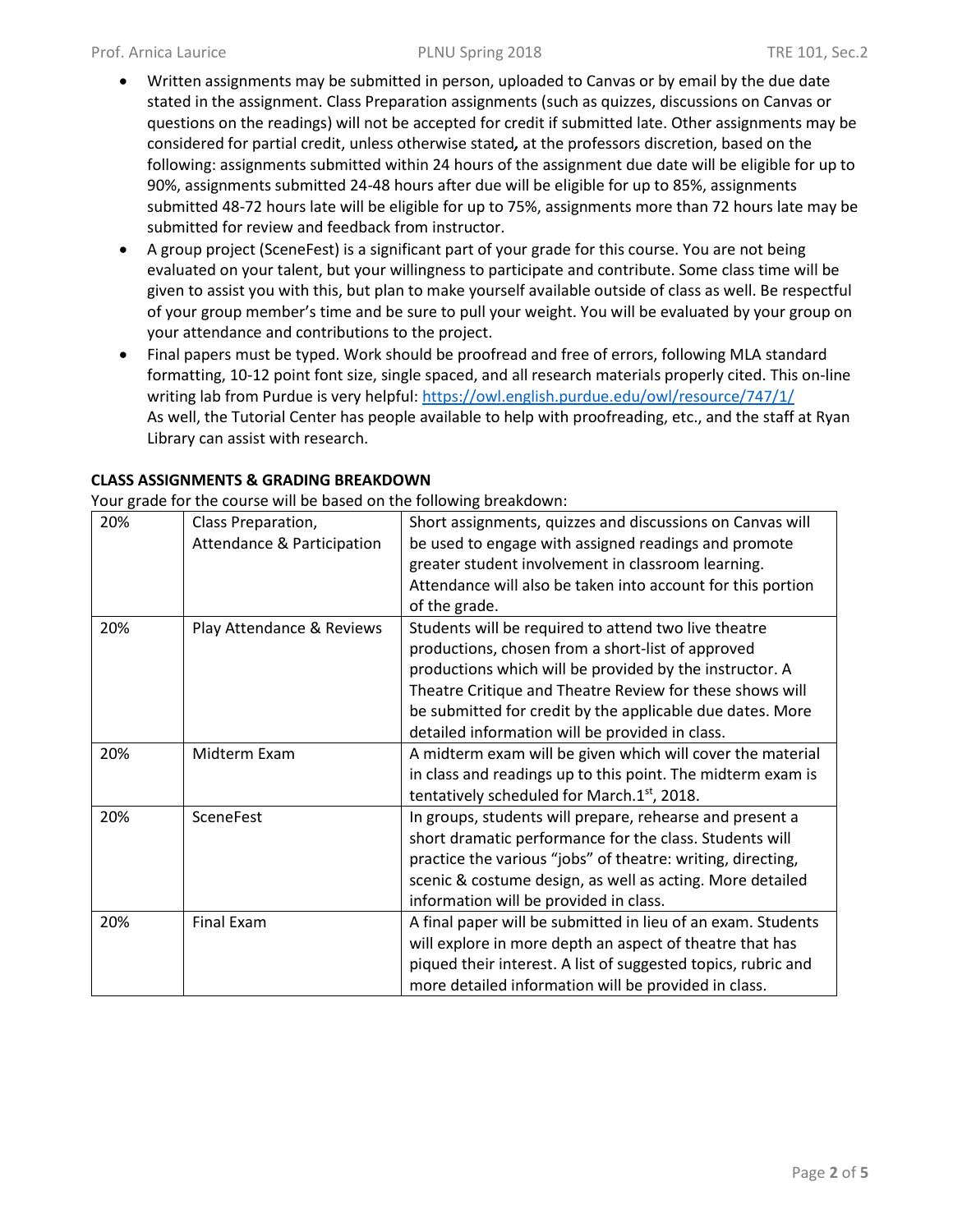## **ASSESSMENT & GRADING**

**According to PLNU policy, the Grade Scale is as follows: (% to Letter):** 

| $93-100\% = A$  | $73-76\% = C$   |
|-----------------|-----------------|
| $90-92\% = A$   | $70-72\% = C$   |
| $87-89\% = B+$  | $67-69\% = D+$  |
| $83 - 86\% = B$ | $63-66\% = D$   |
| $80 - 82\% = B$ | $60 - 62\% = D$ |
| $ 77-79\% = C+$ | $0-59\% = F$    |

Some assignment for this course will be graded as complete/incomplete while others may receive a point value based on provided rubric and assignment information. These will then be weighted into the overall Grading Breakdown as provided above. Canvas will reflect completed portions of the Grading Breakdown but will not account for assignments that have not been graded yet (for example Attendance & Participation and Final Exam grades will not be entered until the end of the semester). You can speak with the instructor at any time if you have questions about your standing in the course. Your mid semester and final letter grade for the course will be submitted through the PLNU Portal.

## **PLNU ATTENDANCE AND PARTICIPATION POLICY**

Regular and punctual attendance at all classes is considered essential to optimum academic achievement. If the student is absent from more than 10 percent of class meetings, the faculty member can file a written report which may result in de-enrollment. If the absences exceed 20 percent, the student may be de-enrolled without notice until the university drop date or, after that date, receive the appropriate grade for their work and participation. See **Academic Policies** in the Undergraduate Academic Catalog.

## **COURSE SPECIFIC ATTENDANCE AND PARTICIPATION POLICY**

In order to benefit from this course, you are expected to attend each class session and participate in a positive manner. Distracting or disrespectful behavior will not be tolerated and may result in removal from the classroom and significantly affect your final grade.

Being on time and ready at the start of class is important not only to your instructor but to your fellow student. If you are late, please enter the classroom quietly. If you are late on a presentation day, you may not enter the class while a speech or presentation is in progress. Lates will be considered as a half absence when calculating Attendance& Participation grades. If you are late, it is your responsibility to ensure that the professor know so you are not marked as absent for the class period.

Excused absences (University-sponsored sports, forensics or other activities) need to be brought to the instructor's attention in writing before the day(s) you will be absent. Any absences, excused or otherwise, mean you are responsible for finding out what you have missed, including any assignments that may be due before your next class. If an absence is scheduled for the same time as you are scheduled for a presentation or midterm exam, it is up to you to notify the instructor well in advance in order to coordinate alternative arrangements.

## **STUDENT RESPONSIBILITY**

It is the student's responsibility to maintain his/her class schedule. Should the need arise to drop this course (personal emergencies, poor performance, etc.), the student has the responsibility to follow through (provided the drop date meets the stated calendar deadline established by the university), not the instructor. Simply ceasing to attend this course or failing to follow through to arrange for a change of registration [\(drop/add\)](http://www.pointloma.edu/sites/default/files/filemanager/Records_Office/Change_of_Schedule_Form.pdf) may result in a grade of F on the official transcript.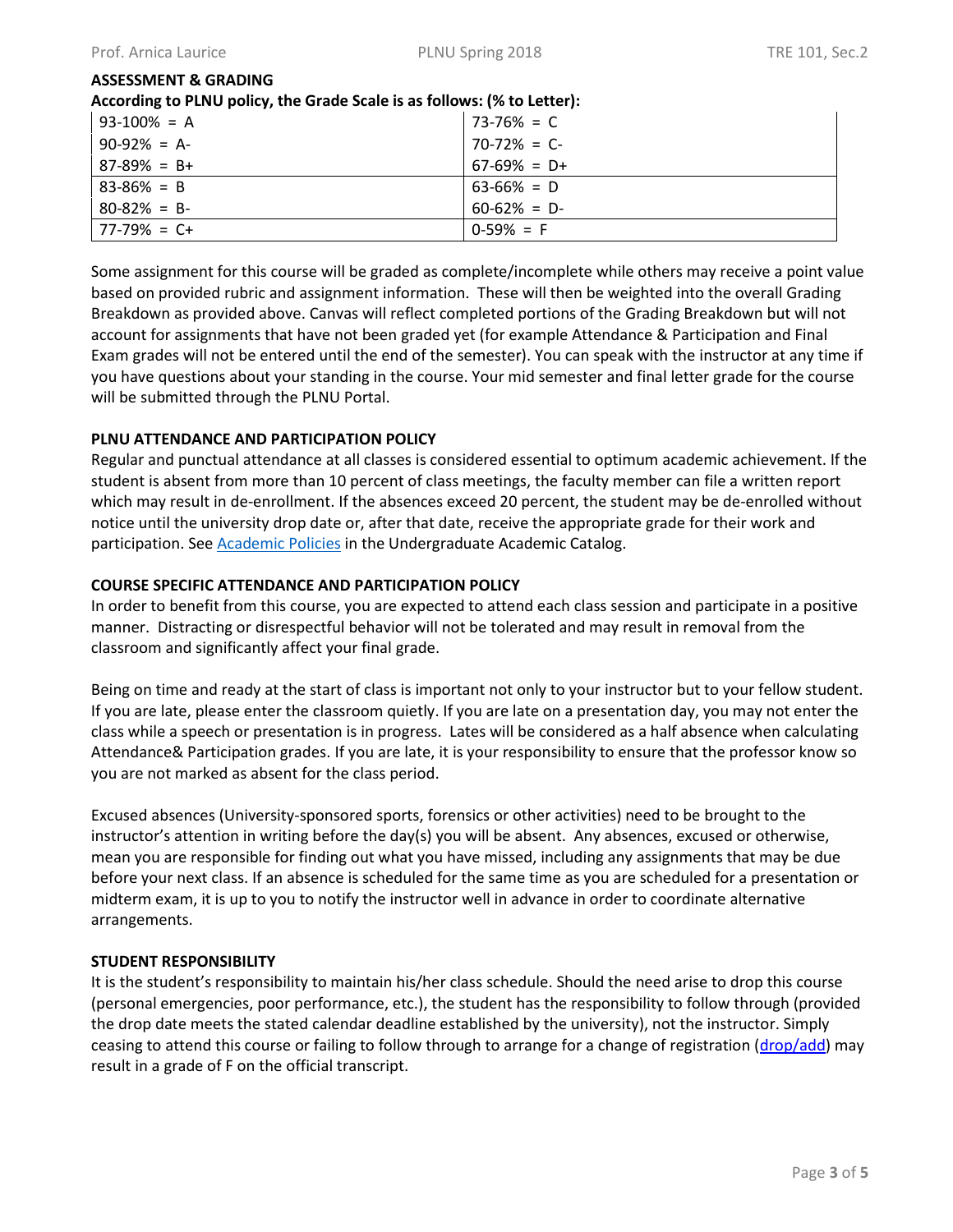#### **FINAL EXAMINATION POLICY**

Successful completion of this class requires taking the final examination on its scheduled day. The final examination schedule is posted on the [Class Schedules](http://www.pointloma.edu/experience/academics/class-schedules) site. No requests for early examinations or alternative days will be approved.

#### **USE OF TECHNOLOGY**

Technology can be a powerful tool for learning, communication, and collaboration. However, it can also be distracting and interfere in other levels of human interaction and syntheses of course material. Please keep cell phones on silent during class. Electronic devices such as laptops, tablets and smart phones, may be used on a limited basis during class with instructor approval, but instructor reserves the right to monitor or eliminate their use or welcome in class.

#### **PLNU COPYRIGHT POLICY**

Point Loma Nazarene University, as a non-profit educational institution, is entitled by law to use materials protected by the US Copyright Act for classroom education. Any use of those materials outside the class may violate the law.

#### **PLNU ACADEMIC HONESTY POLICY**

Students should demonstrate academic honesty by doing original work and by giving appropriate credit to the ideas of others. Academic dishonesty is the act of presenting information, ideas, and/or concepts as one's own when in reality they are the results of another person's creativity and effort. A faculty member who believes a situation involving academic dishonesty has been detected may assign a failing grade for that assignment or examination, or, depending on the seriousness of the offense, for the course. Faculty should follow and students may appeal using the procedure in the university Catalog. See [Academic Policies](http://catalog.pointloma.edu/content.php?catoid=18&navoid=1278) for definitions of kinds of academic dishonesty and for further policy information.

#### **PLNU ACADEMIC ACCOMMODATIONS POLICY**

If you have a diagnosed disability, please contact PLNU's Disability Resource Center (DRC) within the first two weeks of class to demonstrate need and to register for accommodation by phone at 619-849-2486 or by e-mail at [DRC@pointloma.edu.](mailto:DRC@pointloma.edu) See [Disability Resource Center](http://www.pointloma.edu/experience/offices/administrative-offices/academic-advising-office/disability-resource-center) for additional information.